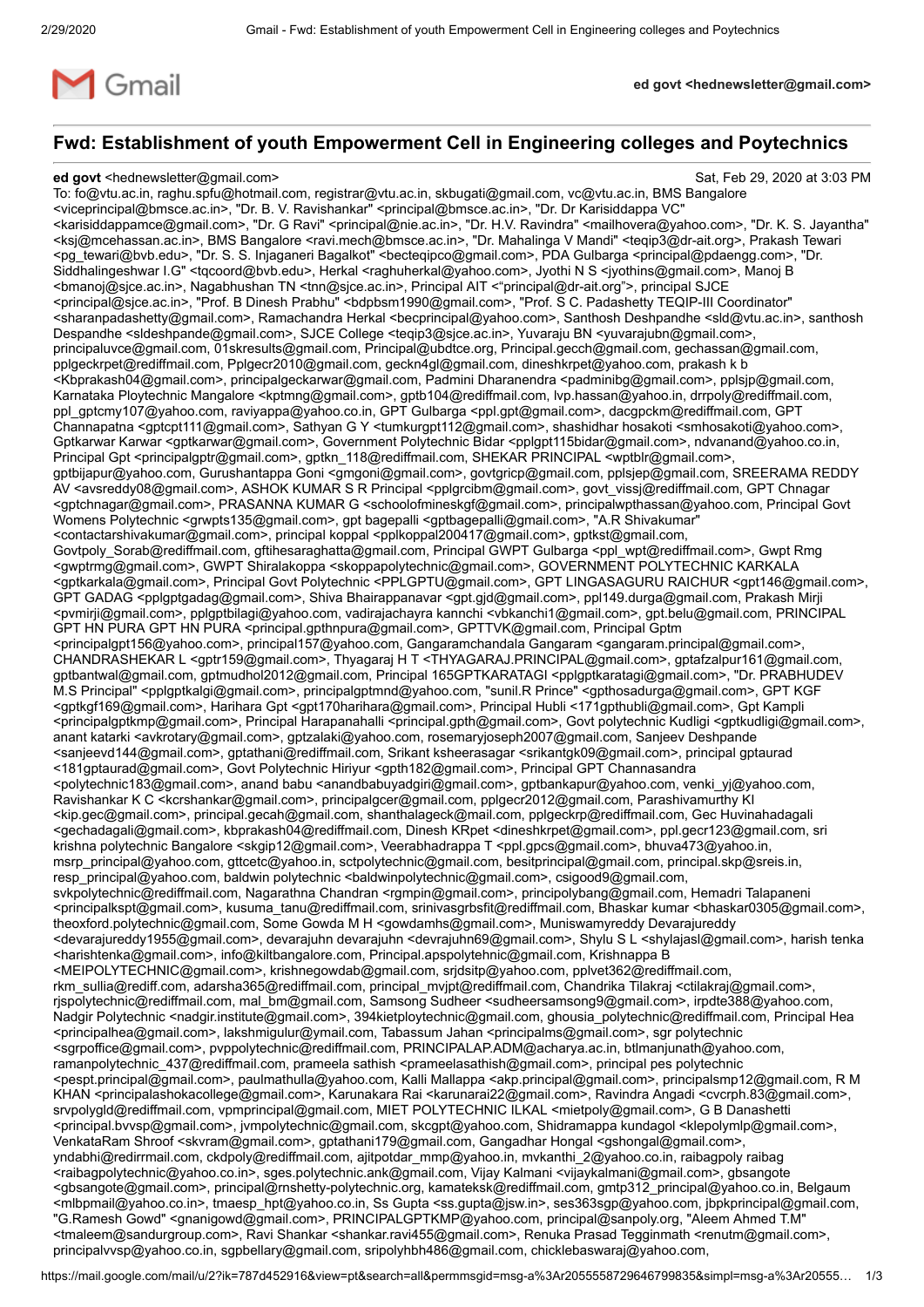#### 2/29/2020 Gmail - Fwd: Establishment of youth Empowerment Cell in Engineering colleges and Poytechnics

govindarajuppl@yahoo.co.in, principal 396 <396principal@gmail.com>, Chandrashekhar Molkeri <molkeri22672@gmail.com>, HKDET Polytechnic Humnabad <hkdetspolytechnic@gmail.com>, jnpoly310@yahoo.com, am\_almel@yahoo.co.in, Raju Gunari <raju.gunari@gmail.com>, sindagipolytech@gmail.com, S J Goudar <sjgoudar@gmail.com>, ssnmpbjp@gmail.com, kvtpcbpur@yahoo.co.in, Principal Htp <principalhtp@gmail.com>, govtpolybagepalli9@gmail.com, manjunathad@indiatimes.com, pplgvp423cta@gmail.com, Principal 321 <principal321@gmail.com>, Rajashekharaiah Gc <raj.pplsmp@gmail.com>, principal513@rediffmail.com, Nagabhushan Kg <nagabhushankg@gmail.com>, psgc.rao@gmail.com, principal@kvgpolytechnic.org, sdmtiujire@yahoo.in, snspt bajpe <snsptbajpe@gmail.com>, ppl@yahoo.co.in, kptneermarga@gmail.com, vptputtur@yahoo.co.in, papoly@yahoo.com, Pateel h m <hmpateel@gmail.com>, principal.tsit@rediffmail.com, khkie202@yahoomail.com, admin@oxfordpolytechnic.com, Mount Faran <mountfaran@gmail.com>, rpthubli gpttarihal <rpthubli@gmail.com>, dbhppolytechnic@gmail.com, Sidhartha Nabhapur <npt460@gmail.com>, stjohns2286174@gmail.com, Principal KLECIM <principalcimpoly@gmail.com>, 496anjumanpolyhubli@gmail.com, raghavendraroa@rediffmail.com, shantharama\_gujjar@rediffmail.com, bpsdvg@indiatimes.com, Umapathy Gs <stjpprinci\_302@rediffmail.com>, info@gmit.info, bcnpoly@gmail.com, principalrpt@rediffmail.com, Tontadarya Polytechnic <stskk386@gmail.com>, aminuddin naik <principalaipt@gmail.com>, ppl\_gjd@yahoo.co.in, Mallikarjunappa shavi <malrnshavi@gmail.com>, nagaraj ballodgikar <nagarajbb@yahoo.co.in>, sbpatilglb@rediffmail.com, ypy344@gmail.com, MG PC <info2mgpc@gmail.com>, Laxmikant jenweri Jenweri <jslaxmikant@gmail.com>, hkesboyspolyglb@yahoo.com, md\_raheemuddin31@yahoo.com, Nagraj Kamble <nagraj.rk.25@gmail.com>, khpjewargi@gmail.com, jawaharpy@gmail.com, imranpolytechnic@gmail.com, shiv100472@yahoo.com, Sharanu Patil <sharanu.ss@gmail.com>, jlshukla@rediffmail.com, pplkctp@rediffmail.com, RAJ HIREMATH <RAJHIREMATH08@gmail.com>, ssrpjwg@yahoo.com, Hkeswpt Wpt <hkeswpt@yahoo.co.in>, Principal SJMP-Birur <sjmpbirur@yahoo.co.in>, gowda\_magge@yahoo.com, rp\_principal@rediffmail.com, principal.398@sbpedu.org.in, Principal Ap <principalap64@gmail.com>, Nataraja mirle <natarajamysore@gmail.com>, Sri Vidhyanikethan Polytechnic <svp504@gmail.com>, gpt.belur@gmail.com, Panduranga Vittal <panranvit@gmail.com>, manjukv4u@gmail.com, yachi123@gmail.com, cbkphvr\_342@rediffmail.com, pricipalkvp@gmail.com, ruralpolytechnic\_hsb@hotmail.com, Khader Ali <khaderali62@gmail.com>, msvgi@yahoo.com, Satish Babu Satish <satishampoly@gmail.com>, Prakash N R <kjtet.principal@gmail.com>, "Vinay chamkur.v" <vinayv.carrier@gmail.com>, bharath polytechnic <bharathpolytechnic@gmail.com>, nravindra.63@gmail.com, SAI KRISH <skp23kgf@gmail.com>, Ss P <sspprincipalbangarpet@gmail.com>, BGS POLYTECHNIC <principalbgsp@gmail.com>, DERRICK ALEXANDER <derrick169kgf@gmail.com>, vlp kgf <vlpkgf@gmail.com>, nrk.knr@rediffmail.com, Msms Polytech <msmspolytech@gmail.com>, Gpc Polytechnic <gpckoppal@gmail.com>, betp410@gmail.com, krishnappagptcpt@rediffmail.com, giriyannasjbgsp@gmail.com, CK VS <principalsnp@gmail.com>, Nandish Gowda <set.melkote@gmail.com>, farooqiawomenspolytechnic@yahoo.co.in, principal@vvpolytechnic.ac.in, 444srimathpolytechnic@gmail.com, Princi Polymys <principolymys@gmail.com>, Srinivasa Kumar S <ssk.shanubhogh@gmail.com>, jsspwmys@yahoo.co.in, gowrishankar\_polytechnic@rediffmail.com, jssp418@yahoo.co.in, sasal\_jss@rediffmail.com, ddbp325@gmail.com, Sanjeev Lgs <subtet@gmail.com>, Devaraddy meti <devaraddymeti@gmail.com>, sdmt sdmt <sdmtpolytechnic@gmail.com>, hkes rcr <hkesrcr@gmail.com>, manu1966.2009@rediffmail.com, tmprcr@gmail.com, Sanjay Rater <dsdnp502@gmail.com>, principaldvspt346@gmail.com, ravinayakd@yahoo.in, SAGAR <smp308ppl@gmail.com>, dsravish@yahoo.co.in, tmaesp jedikatte <tmaespjdkt@gmail.com>, Principal Jt <sahyadrypoly@gmail.com>, Manjunatha siddappa <manjunatha\_s@yahoo.com>, Giridhar S Kulkarni <gsk@cittumkur.org>, B R VINAY <principal570@gmail.com>, principal491hmsrpt@gmail.com, principal306@rediffmail.com, arya bharathi <arya\_polytechnic@rediffmail.com>, Shridevi Polytechnic <shridevipolytechnic@gmail.com>, jayashankar ks <tmkprincipal@gmail.com>, principalmespolytechnic@gmail.com, srspt <srsrpt@gmail.com>, smpt\_5392009@rediffmail.com, raju shekar <raj.sspt@gmail.com>, gopesh.t@rediffmail.com, NAGARAJ J <spttumkur@gmail.com>, isrpsksp@yahoo.com, principal@snmpolytechnic.org, Vasudeva Donthi <donthivasudeva@gmail.com>, nramp\_nitte@yahoo.co.in, Kamath Institute of Technology <kit.kpr@gmail.com>, Dr TMA Pai Polytechnic <manipal.polytech@gmail.com>, shreejaya\_1997@yahoo.co.in, principalsucp@yahoo.com, ShreeVidyadhirajPolytechnic Kumta <svpkumta@gmail.com>, RNS Polytechnic Sirsi <rnspolytechnicsirsi@gmail.com>, KANTHU\_DEVADIGA@rediffmail.com, vasudev\_appaji@rediffmail.com, santosh agragon <arsantoshnayak@gmail.com>, Mallikharjuna Babu Kayala <drkmbabu@gmail.com>, Ravi Kumar <lrkmech@gmail.com>, swany\_vtu@yahoo.com, swamy1969ait@gmail.com, CHANDRASAGAR LC <lcsteqipait@gmail.com>, Sharanabasappa Patil <sbpcct@gmail.com>, ""principal@msrit.edu"" <"principal@msrit.edu">, ""principal@msrit.edu"" <principal@msrit.edu>, ""viceprincipal@msrit.edu"" <"viceprincipal@msrit.edu">, ""viceprincipal@msrit.edu"" <viceprincipal@msrit.edu>, Bangalore <hod\_im@msrit.edu>, "Dr. N V R Naidu" <nvrnaidu@gmail.com>, NIE Mysore <hdphanee@yahoo.com>, The National Institute of Engineering Mysore <nie.teqip.mysore@gmail.com>, NMAMIT nitte <principal\_nmamit@nitte.edu.in>, NMAMIT nitte <mith9999@yahoo.com>, Bangalore PESIT <principal@pes.edu>, Shreekanth Prabhu <shreekanthprabhu@pes.edu>, A Vinay <a.vinay@pes.edu>, Shakeeb Ur Rehman <ssr\_sjce@yahoo.co.in>, SJCE Mysore <sjceteqip2@gmail.com>, Prasad Sundarraj <prasad\_s\_k@hotmail.com>, Dr M K Veeraiah <veeraiahmk@gmail.com>, SSIT Tumkur <a.mehatha@gmail.com>, "Prof. Venugopal K R" <venugopalkr@gmail.com>, "B.M.Rajaprakash" <bmruvce@yahoo.co.in>, SIT Tumkur <director@sit.ac.in>, ""principal@sit.ac.in"" <"principal@sit.ac.in">, ""principal@sit.ac.in"" <principal@sit.ac.in>, SIT Tumkur <mnc\_sit@hotmail.com>, SIT Tumkur <dineshsv2004@yahoo.com>, Gururajan Krishnamurthy <Kgururajan.hsn@gmail.com>, RVCE Bangalore <principal@rvce.edu.in>, "Subramanya K.N." <subramanyakn@rvce.edu.in>, "Prof. KNR" <rajaraokn@rvce.edu.in>, SDM Dharwad <principal@sdmcet.ac.in>, Shrikant Vanakudre <shrikantvanakudre@gmail.com>, teqipsdmcet@gmail.com, Bglr <kgchandrashekar@yahoo.com>, pradeepkumar k <Kpkm16@gmail.com>, Nagesh R <nagesh.r@gmail.com>, PES Mandya <venusridhar@yahoo.com>, NMIT Bangalore <principal@nmit.ac.in>, Ranganatha setty <karsetty@hotmail.com>

Cc: H U Talawar <hutalawar@yahoo.co.in>, dvsmurthy1962@gmail.com, spiukarnataka@gmail.com, nssdte@gmail.com

## **Gentle Reminder - Most Urgent**

 Subject: Fwd: Establishment of youth Empowerment Cell in Engineering colleges and Poytechnics Ref: 1. DTE/TEQIP/SPIU/CR-01/2018-19 Dated: 31st December 2019. 2. Our email dated: 01st January 2020

Sir/Madam,

As per the discussion held in the meeting today 29.02.2020 at DTE's Chamber, the Director expressed his unhappiness for not establishing Youth Empowerment Cell in many of the Polytechnic and Engineering Colleges it is also noticed by Director only 57 Institutes have established ( PFA) and progress is very poor.

As the Honorable DCM and Higher Education Minister as called meeting in this regard on 02.03.2020, all the principals of remaining Institutes are hereby directed to establish Youth Empowerment Cell immediately and Send the report latest by 02.03.2020 by 12.00 Pm to **[hednewsletter@gmail.com](mailto:hednewsletter@gmail.com)**